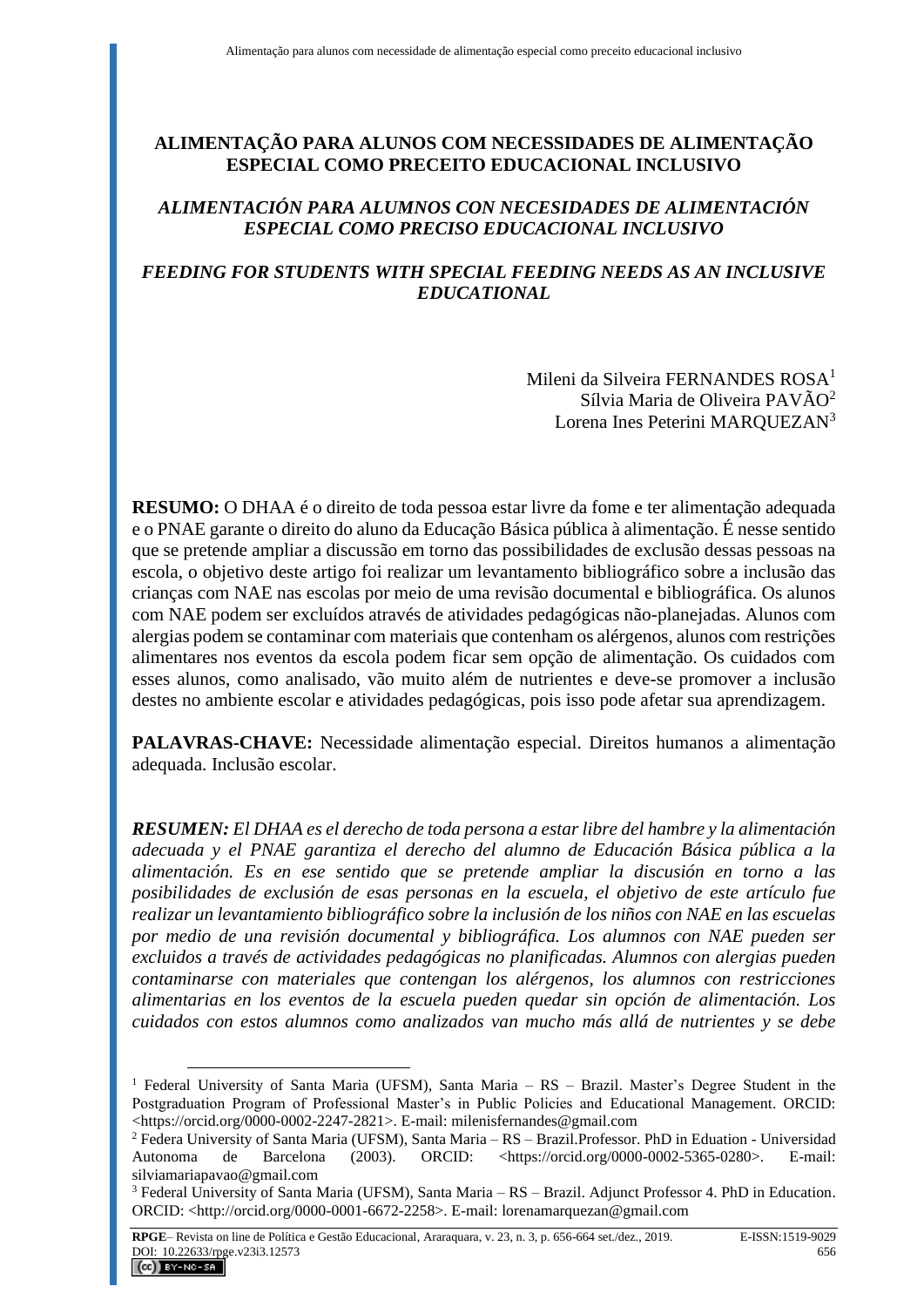*promover la inclusión de éstos en el ambiente escolar y actividades pedagógicas pues puede afectar su aprendizaje.*

*PALAVRAS CLAVE: Necessidade alimentação especial. Direitos humanos a alimentação adequada. Inclusão escolar.*

*ABSTRACT: The DHAA is the right of every person to be free from hunger and to have adequate food and the PNAE guarantees the right of the student of Basic Public Education to food. It is in this sense that we aim to broaden the discussion about the possibilities of exclusion of these people in school, the objective of this article was to carry out a bibliographic survey about the inclusion of children with NAE in schools through a documentary and bibliographical review. Students with NAE can be excluded through unplanned pedagogic activities. Students with allergies may become contaminated with materials that contain allergens, students with food restrictions at school events may be left with no food option. The care with these students as analyzed, goes far beyond nutrients and should be promoted to include these in the school environment and pedagogical activities as it may affect their learning.*

*KEYWORDS: Special dietary needs. Human rights to adequate food. School inclusion.* 

## **Introduction**

Human rights are those that every human being possesses only because they are part of the human species such as freedom, health, adequate food, land, water, work, education, housing, information. In Brazil, through Constitutional Amendment nº 64 of 2010, the right to food is a fundamental right guaranteed in the Federal Constitution along with education, work and others (BRASIL, 2013).

Law 13.146 of 2015, known as the Statute of Persons with Disabilities, is intended to ensure and promote the rights and freedoms of persons with disabilities on an equal basis, with a view to their social inclusion as citizens. It is the duty of the state, the family, the school community and society to ensure a quality education free from violence, neglect or discrimination. Education is a right of people with disabilities, and should provide as much development as possible of their talents, physical, sensory, intellectual and social skills, according to their characteristics and learning needs (BRASIL, 2015).

> A person with a disability is considered to be a person who has a long-term impairment of a physical, mental, intellectual or sensory nature, which, in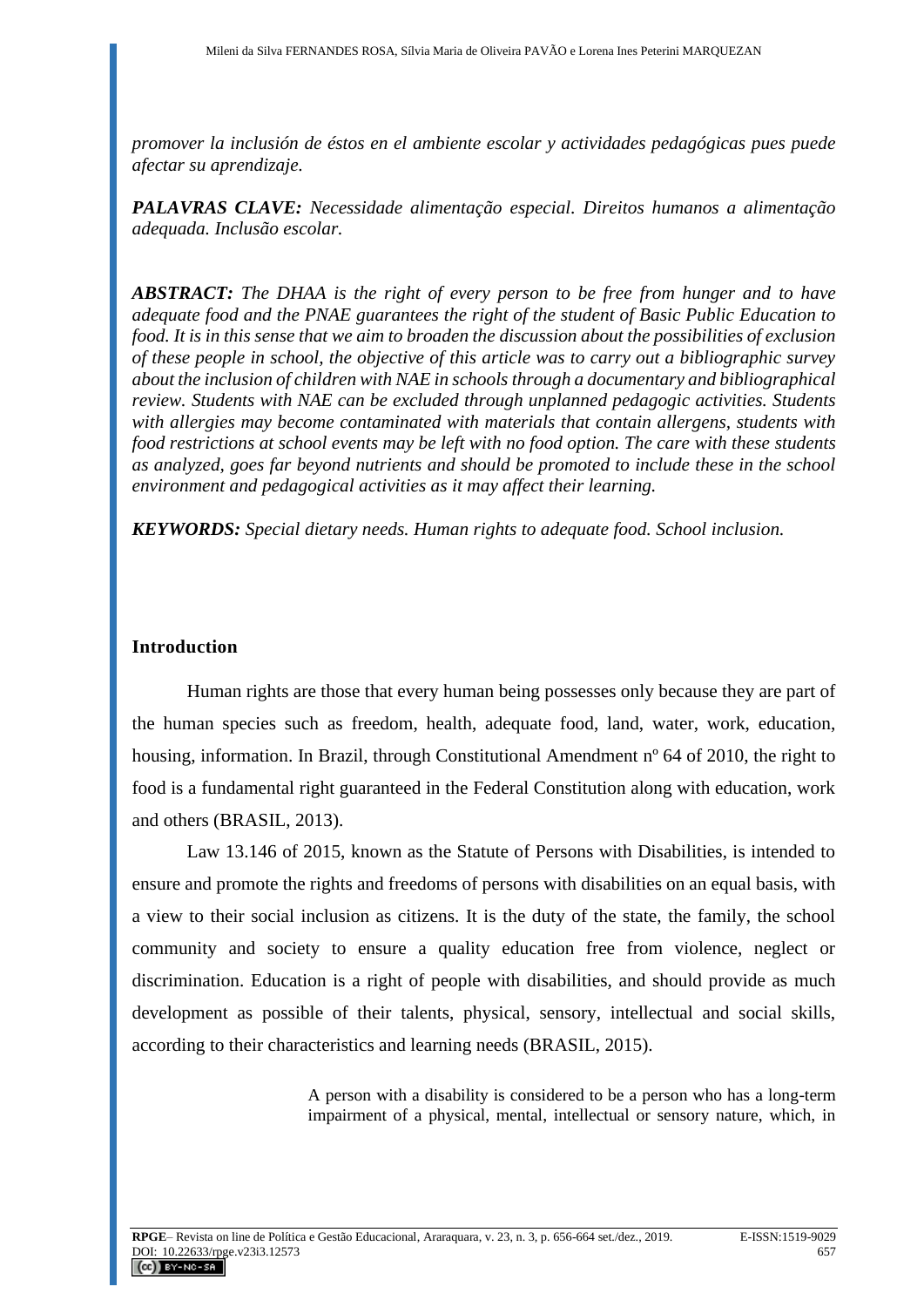interaction with one or more barriers, may hinder their full and effective participation in society on an equal basis with others (art. 20, BRAZIL, 2015).<sup>4</sup>

Public policies for school inclusion seek to ensure access by all citizens to the policies that are their rightful right. School is one of the possible spaces for a fairer society, it should be an inclusive and quality place that values social, cultural, physical and emotional differences, meeting the educational needs of each student (BRASIL, 2005).

The Human Right to Adequate Food – DHAA, Portuguese initials – is the right of everyone to be free from hunger and adequate food. The promotion of DHAA ranges from encouraging family farming, sanitary food surveillance, exclusive breastfeeding, school feeding, among others. To ensure DHAA throughout the national territory and promote food and nutrition security comes the National Policy for Food and Nutrition Security (PNSAN, Portuguese initials), it defined the basis of actions of Food and Nutrition Security (SAN, Portuguese initials). The SAN and other policies come to ensure that the state respects, protects, promotes and proves the DHAA (BRASIL, 2013).

The Organic Food and Nutrition Security Act (LOSAN, Portuguese initials) establishes the National Food and Nutrition Security System (SISAN, Portuguese initials), which aims to ensure DHAA and oblige the three public authorities to do so effectively, diligently and in line with human rights principles. The National Policy for Food and Nutrition Security (PNSAN) comes to organize SISAN, one of the programs linked to this is the National School Feeding Program (PNAE, Portuguese initials) (BRASIL, 2013; 2006).

The PNAE guarantees the right of students of public basic education to food, includes food and nutrition education in the school curriculum, from which will come the resources for food and also a percentage to be used to purchase family farming products. Today it serves 45.6 million students. It also ensures the feeding of students with Special Food Needs (NAE, Portuguese initials) such as diabetes, food allergies, lactose intolerance or other special menu needs (BRASIL, 2017).

> PNAE aims to contribute to biopsychosocial growth and development, learning, school performance and the formation of eating and nutritional habits and the provision of meals that cover their nutritional needs during the academic period (BRASIL, 2009, p. 2). <sup>5</sup>

<sup>4</sup> Considera-se pessoa com deficiência aquela que tem impedimento do longo prazo de natureza física, mental, intelectual ou sensorial, o qual, em interação com um ou mais barreiras, pode obstruir sua participação plena e efetiva na sociedade em igualdade de condições com as demais pessoas (art. 2<sup>0</sup>, BRASIL, 2015).

<sup>5</sup> O PNAE tem por objetivo contribuir para o crescimento e o desenvolvimento biopsicossocial, a aprendizagem, o rendimento escolar e a formação de hábitos alimentares e nutricionais e da oferta de refeições que cubram as suas necessidades nutricionais durante o período letivo (BRASIL, 2009, p. 2).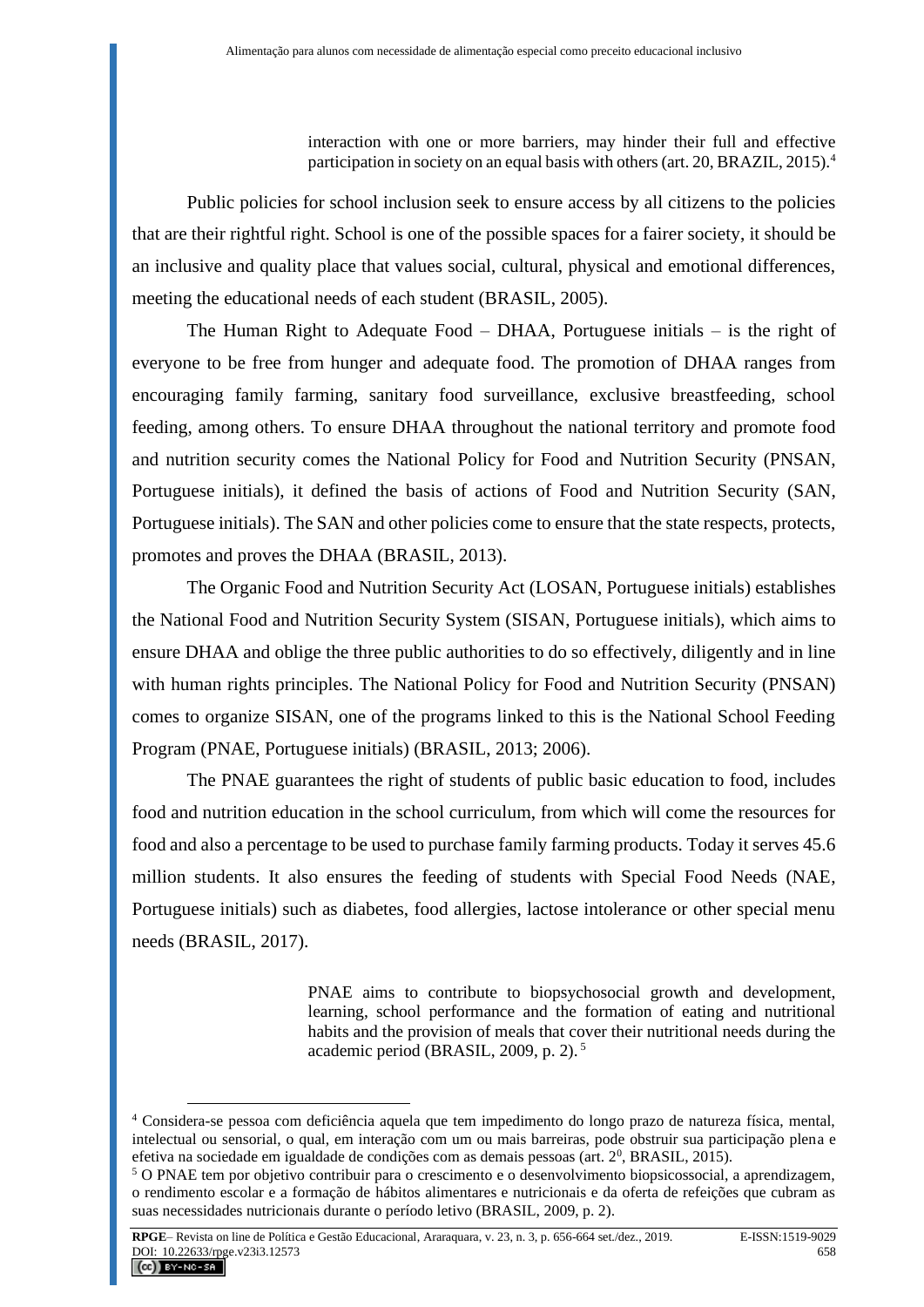It is in this sense that, by bringing together the elements related to the inclusion of students with disabilities and students with specific needs, it is intended to broaden the discussion about the possibilities of exclusion of these people in the school itself, the place where they should first be welcomed. I understand that there is a similarity between specific learning needs, which may be accentuated due to disability or food issues. Thus, the aim of this article was to conduct a literature review on the inclusion of children with NAE in schools through a documentary and bibliographic review.

### **Discussing food and legal documents**

In the documentary research, related to the main documentation in the thematic field of the investigation, is the law 12.982, sanctioned in May 2014, ratifying and strengthening the PNAE law, guaranteeing the school feeding also to students with special food needs (NAE), with elaboration of special menu according to medical and nutritional recommendations (BRASIL, 2014). There are also materials that help in the application of this law such as: o School feeding reference book for students with NAE; School feeding guidance for people with diabetes, hypertension, celiac disease, phenylketonuria and lactose intolerance; The CEASA-Campinas Guidelines on Dietary Restrictions Manual provide protocols for schools on how to identify these students with NAE and the Special Menu Guidelines Manual developed by the state of São Paulo (BRASIL, 2012; 2017; SÃO PAULO, 2015; CEASA, 2016).

The articulation between nutritionists and managers is essential for the implementation of the menus for students with NAE, because they are the principals who should welcome these students, in the registration must have the medical record and the medical certificate of the specific condition that generates this NAE. After forwarding to the nutritionist for evaluation, it is decided if the food will be outsourced or bid for the purchase of the necessary genres. The most common NAE are Food Allergy (AA), Celiac Disease (DC, Portuguese initials), Diabetes Melittus (DM), Dyslipidemia, Systemic Arterial Hypertension (HAS, Portuguese initials) and Lactose Intolerance (BRASIL, 2017).

AA is a term used to describe adverse immune reactions to food, and to a specific, usually protein, food antigen, that is, generally, not definitive and decreases with age, the most common being milk protein allergy. DC is of autoimmune origin and causes a permanent gluten intolerance, which is a protein fraction present in wheat, rye, barley, oats and malt, its symptoms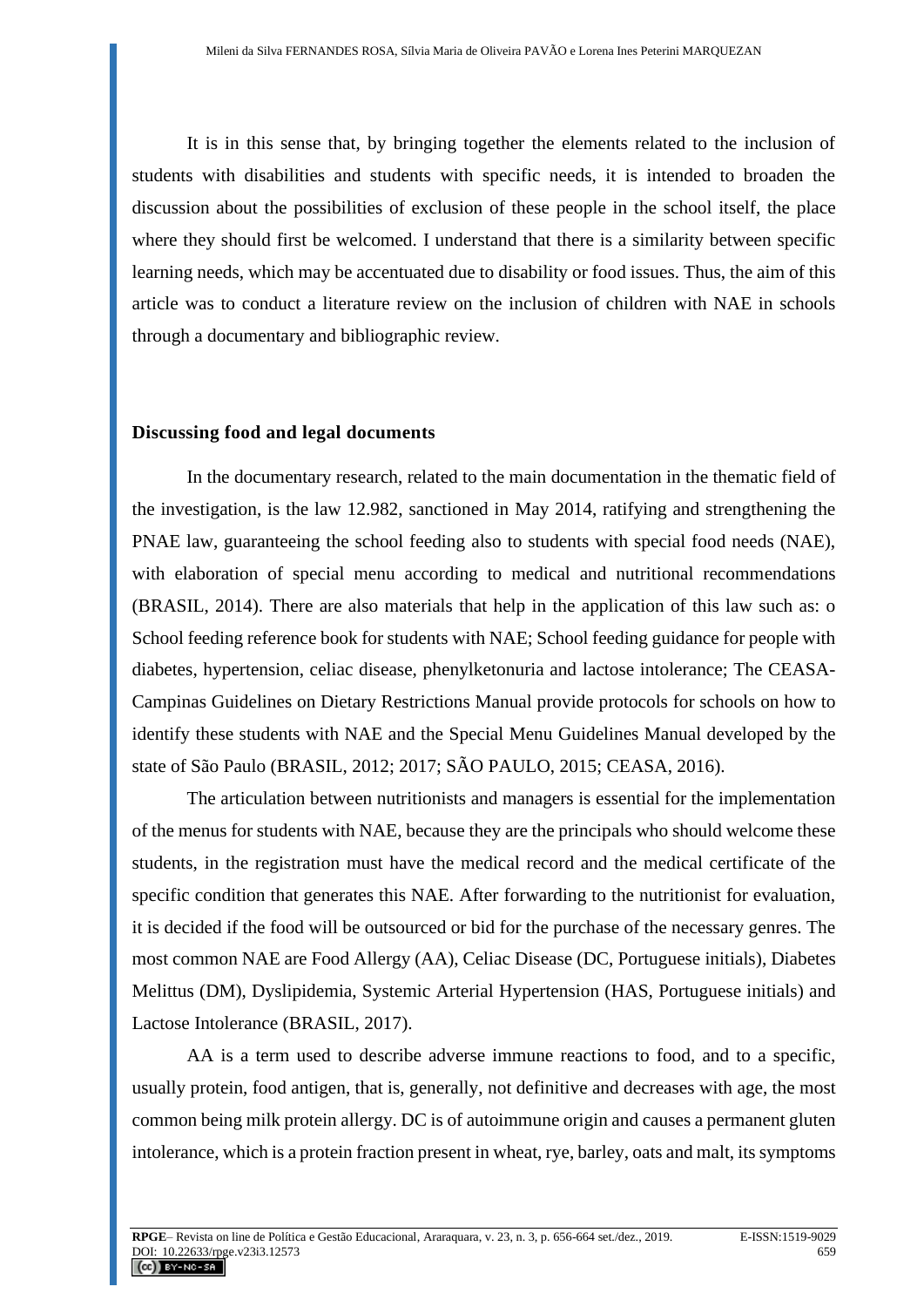range from gas, chronic diarrhea, irritability, vomiting to severe intestinal malabsorption leading to malnutrition and decreased growth (BRASIL, 2012; 2017).

Lactose intolerance is caused by the absence or deficiency of the enzyme lactase, causing a decrease in the digestion capacity of the main carbohydrate in milk and generating abdominal pain, bloating, diarrhea and some cases nausea and vomiting (BRASIL, 2012; 2017).

Phenylketonuria (PKU) is caused by a faulty DNA that generates mutations and a deficiency of the enzyme responsible for digestion of the amino acid phenylalanine, the excess of this circulating amino acid in the blood can compromise neural development and cause mental retardation, its treatment is only food, with the control of the intake of this amino acid (diagnosis made with the foot test) (BRASIL, 2012; 2017).

Dietary care ranges from the complete exclusion of allergens in the diet to the use of unique utensils (sponge, preparation cutlery, plastic pots, tablets, bottles, blender cups and mixer), if properly cleaned, glass and stainless steel, may be common use, foods cannot be prepared together (BRASIL, 2012; 2017).

Non-communicable Chronic Diseases (DCNT) are the leading causes of death worldwide, as well as causing social and economic impact. Among them are DM, HAS, Dyslipidemia and Obesity. DM is a group of metabolic disorders that, because of a defect in insulin action or secretion, cause a change in blood glucose, such as hypoglycemia. HAS is a syndrome characterized by high blood pressure levels, associated with metabolic or hormonal changes. Overweight and obesity are excess fat, differing in intensity, in childhood increases the onset of DM, dyslipidemia, HAS, higher risk of bone fractures, social relationship problems and even depression. Care should be taken in the elaboration of menus, such as times (often requiring some extra snack), limiting sucrose consumption, controlling or reducing energy consumption for weight control (BRASIL, 2012; 2017; CEASA, 2016).

Down's syndrome is a chromosomal mutation that generates physical and developmental characteristics such as short stature, congenital heart disease, reduced muscle tone, mental retardation, joint hyperflexibility and a tendency to develop obesity. Prader-Willi syndrome, a genetic disease caused by the absence of chromosomal material, is characterized by poor developmental tone and muscle tone, short stature, small hands and feet, and its insatiable appetite leads to obesity. Spina bifida is a defect in the neural tube, the lesion may be in the thoracic, lumbar or sacral area, which influences the amount of paralysis and loss of sensation, and due to the difficulty of locomotion, overweight should be prevented and extra care for hydration must be made, due to recurrent urinary tract infections (MAHAN; ESCOTT-STUMP, 2013).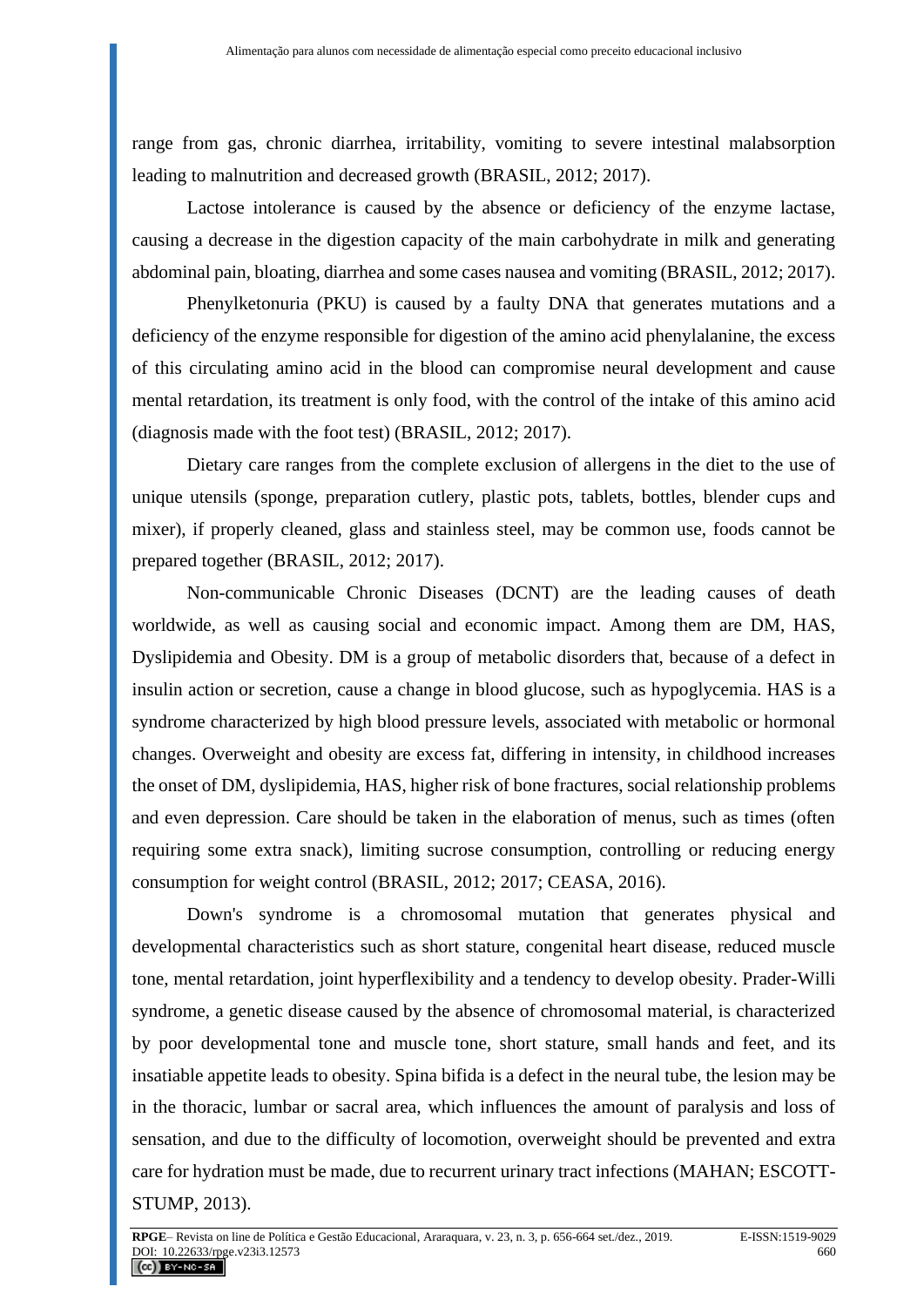Children with autistic spectrum disorder are diagnosed with qualitative disabilities of reciprocal social interaction and skills and communication. A diet free of casein gluten and soy promotes brain changes that decrease euphoria and aggression, and there are also reports of intestinal inflammation that also needs food care (MAHAN; ESCOTT-STUMP, 2013; NUNES *et al.*, 2016).

Nutritional Food Education (EAN, Portuguese initials), articulated between educators and nutritionists, plays an important role in informing educators, colleagues and the community about these conditions, as well as encouraging eating habits that promote quality of life (BRASIL, 2012; 2017).

Students with NAE may be excluded from the educational process through unplanned pedagogical activities. Students with allergies may become contaminated with allergencontaining materials, such as gluten-containing school materials, such as balloon powder, makeup dyes, modeling clays, liquid glues, and so on, leading to mild symptoms or anaphylactic shock. Students with dietary restrictions, such as diabetes (sugars) and lactose intolerance (lactose) at school events, commemorative dates, and peer birthdays, may be left with no eating option when there is no organization.

Not only on special menus, but in the planning, educators should think of these students with NAE in their pedagogical activities (lab classes, field trips, cooking workshops, use of recyclable materials, sensory analysis of food) and event planning, such as commemorative dates and even birthdays of colleagues. Managers and educators should be aware that these NAE are part of the inclusion of students in the school environment and impact their social relationships as well as affecting their learning, care for students with NAE goes far beyond nutritional supplies, there is a relationship between diet and the formation of autonomy and individuality of the child (BRASIL, 2017).

School inclusion policies (BRASIL, 1999; 2001; 2008; 2008a), which underlie this inclusive paradigm, regulate school practices that should provide education for all and welcome students without discrimination. In addition, the environment should be organized to meet specific learning needs, such as multifunctional resource rooms and Specialized Educational Attendance – AEE, Portuguese initials (BRASIL, 1999; 2001; 2008a; 2008b; 2011).

The main goal of inclusive education is the social value of equality, to teach students, by example, that despite being different we all have equal rights. The school should promote broad acceptance, peace and cooperation. When schools are exclusionary, the prejudice created in students generates adults with greater social conflict and tendencies towards inhuman competition. Inclusion must develop positive self-identity, not erase differences, but that all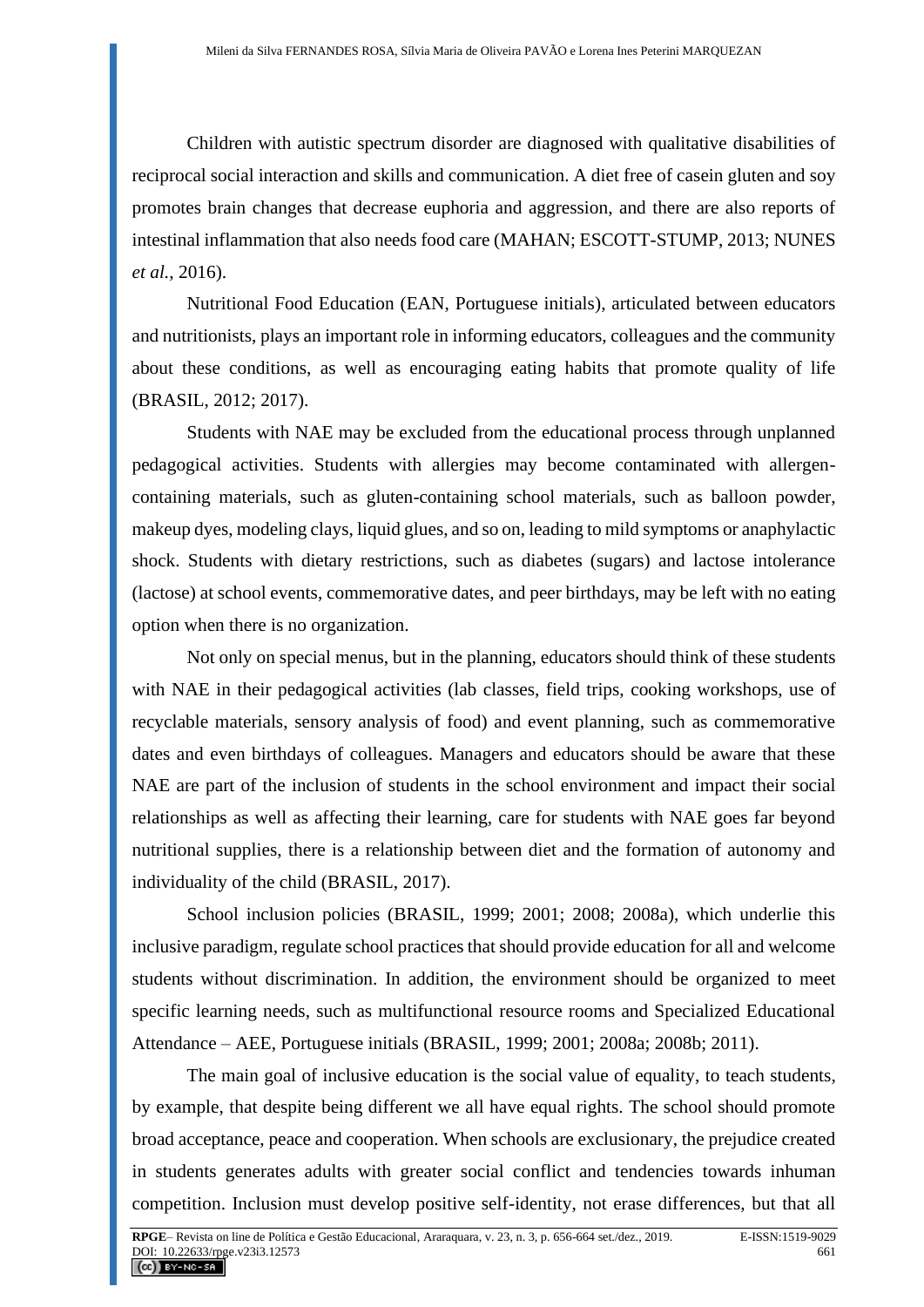students belong to an educational community that validates and values individualities (STAINBACK; STAINBACK, 1999).

Different factors affect children's development and learning, including environmental (housing, family structure), social (violence, hunger) and economic factors. Health is not an absence of disease, but a series of social determinants that influence the whole person. "Education is everyone's job and health professionals have a lot to contribute to quality education." To speak of inclusion without reflecting on students' health is to disregard that their path conditions interfere with quality learning (CHRSITMANN, 2018).

In this context, an important group of students who are part of the schooling process stands out and may be excluded due to their eating difficulties and the need for adequate guidance. In view of this, we refer to the discussion around the inclusive educational paradigm, which brought to the educational scene different ways of understanding and perceiving the characteristics of people in processes of development and learning.

### **Conclusion**

The inclusion of students in the school has as its main objective the development of equality, but also the development of positive self-righteousness, therefore, the care with the feeding of children with NAE in schools is part of school inclusion. There are laws that guarantee this right and materials that help this process, all involved in the school community as managers, educators, nutritionists, food handlers should be made aware of this.

Caring for these students, as shown, goes far beyond nutrients and their inclusion in the school environment and educational activities should be promoted as this is linked to the formation of their autonomy and can affect their learning.

#### **REFERENCES**

BRASIL. **Decreto nº 3.298, de 20 de dezembro de 1999.** Regulamenta a Lei no 7.853, de 24 de outubro de 1989, dispõe sobre a Política Nacional para a Integração da Pessoa Portadora de Deficiência, consolida as normas de proteção, e dá outras providências. 1999. Disponível em: [http://www.planalto.gov.br/ccivil\\_03/decreto/d3298.htm](http://www.planalto.gov.br/ccivil_03/decreto/d3298.htm) . Acesso em: 16 jun. 2018.

BRASIL. Ministério da Educação. Secretaria de Educação Especial. **Diretrizes Nacionais para a Educação Especial na Educação Básica.** Brasília: MEC; SEESP, 2001. Disponível em: http://portal.mec.gov.br/seesp/arquivos/pdf/diretrizes.pdf. Acesso em: 16 jun. 2018.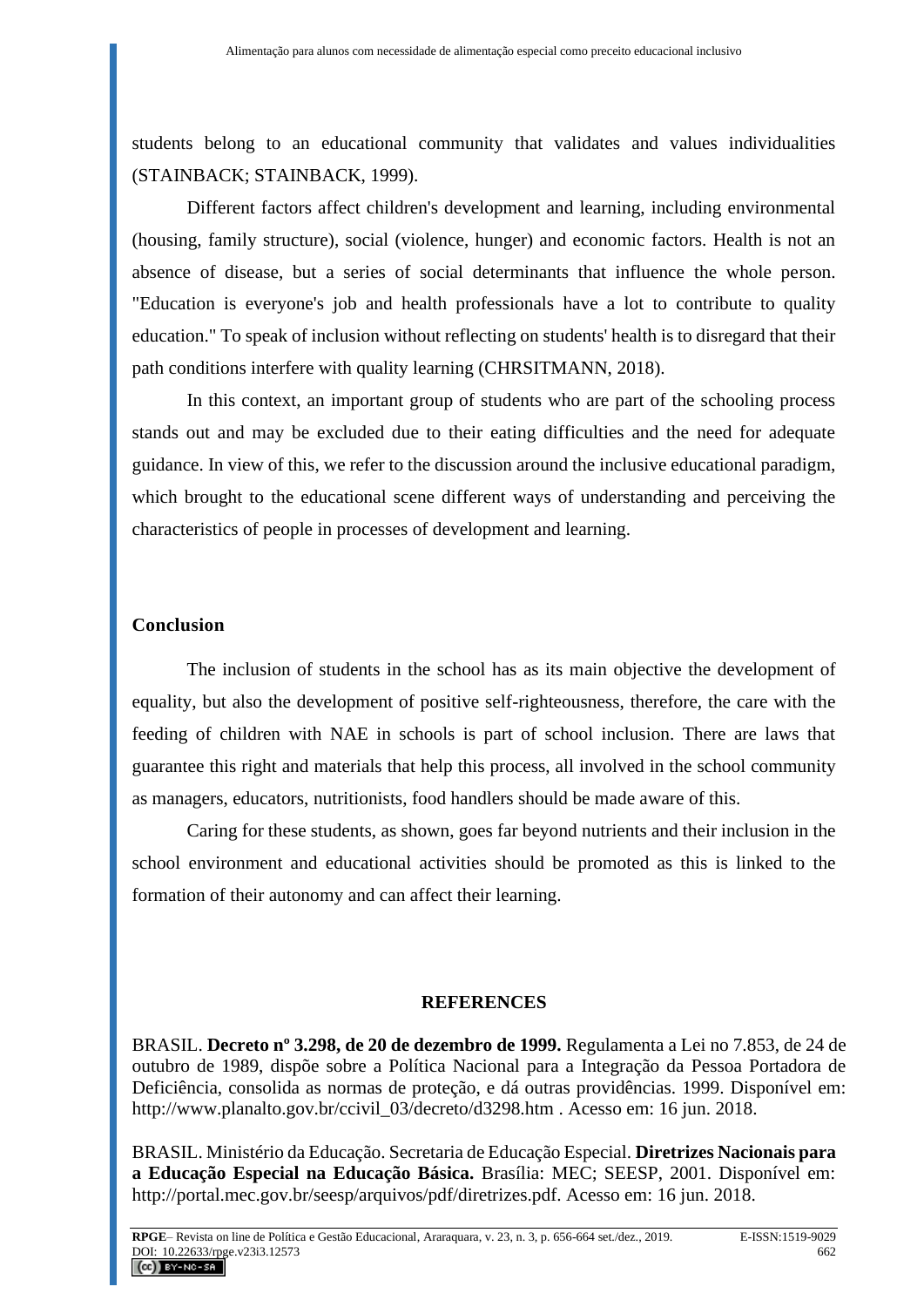BRASIL. **Documento subsidiário a política de inclusão**/ Simone Maiineri Paulon, Lia Beatriz de Lucca Freias, Gerson Smiech Pinho. Brasília: Ministério da educação, secretaria de Educação Especial, 2005.

BRASIL. **Lei 11.346 de setembro de 2006.** Lei Orgânica de Segurança alimentar e nutricional (LOSAN).

BRASIL. Ministério da Educação. **Diretrizes Operacionais da Educação Especial para o Atendimento Educacional Especializado (AEE) na Educação Básica.** Brasília, MEC/SEESP, 2008a.

BRASIL. Ministério da Educação. Secretaria de Educação Especial. **Política Nacional de Educação Especial na Perspectiva da Educação Inclusiva.** Brasília: 2008b. Disponível em: http://portal.mec.gov.br/arquivos/pdf/politicaeducespecial.pdf. Acesso em: 16 jun. 2018.

BRASIL. **Lei 11.947 de 2009.** Programa Nacional de Alimentação Escolar (PNAE).

BRASIL. **Decreto nº 7.611, de 17 de novembro de 2011.** Dispõe a educação especial, o atendimento educacional especializado e dá outras providências. Brasília, 2011. Disponível em: http://www.planalto.gov.br/ccivil\_03/\_ato2011-2014/2011/decreto/d7611.htm. Acesso em: 20 abr. 2019.

BRASIL. **Manual de orientação sore a alimentação escolar para portadores de diabetes, hipertensão, doença celíaca, fenilcetonúria e intolerância a lactose.** 2.ed., Brasilia: PNAE: CECANE-SC, 2012.

BRASIL. Lei 12.982 de 28 de maio de 2014. Altera a Lei nº 11.947, de 16 de junho de 2009, para determinar o provimento de alimentação escolar adequada aos alunos portadores de estado ou de condição de saúde específica.

BRASIL. **O direito humano à alimentação adequada e o sistema nacional de segurança alimentar e nutricional.** Organizadora Marilia Leão. Brasília: ABRANDH, 2013.

BRASIL. **Lei 13.146 de 6 de julho de 2015.** Institui a Lei Brasileira de Inclusão da Pessoa com Deficiência (Estatuto da Pessoa com Deficiência).

BRASIL. Caderno de referências sobre a alimentação escolar para estudantes com necessidades alimentares especiais. **Programa Nacional de Alimentação Escolar.** Brasília: FNDE, 2017.

CENTRAL DE ABASTECIMENTO DE CMPINAS AS (CEASA). **Manual de orientações sobre restrições alimentares.** Departamento de Alimentação Escolar, ed. 3, Campinas, 2016.

CHRISTMANN, M. **As implicações das condições de saúde para aprendizagem. Atendimento educacional especializado:** aprendizagem, saúde e inclusão. Organizadoras Silvia Maria de Oliveira Pavão, Ana Cláudia de Oliveira Pavão. Santa maria, RS: ed. Pe.com UFSM, 2018.

MAHAN, L. K.; ESCOTT-STUMP, S.; RAYMOND, J. L. K. **Alimento Nutrição e Dietoterapia.** Ed 13. Elsevier, 2013.